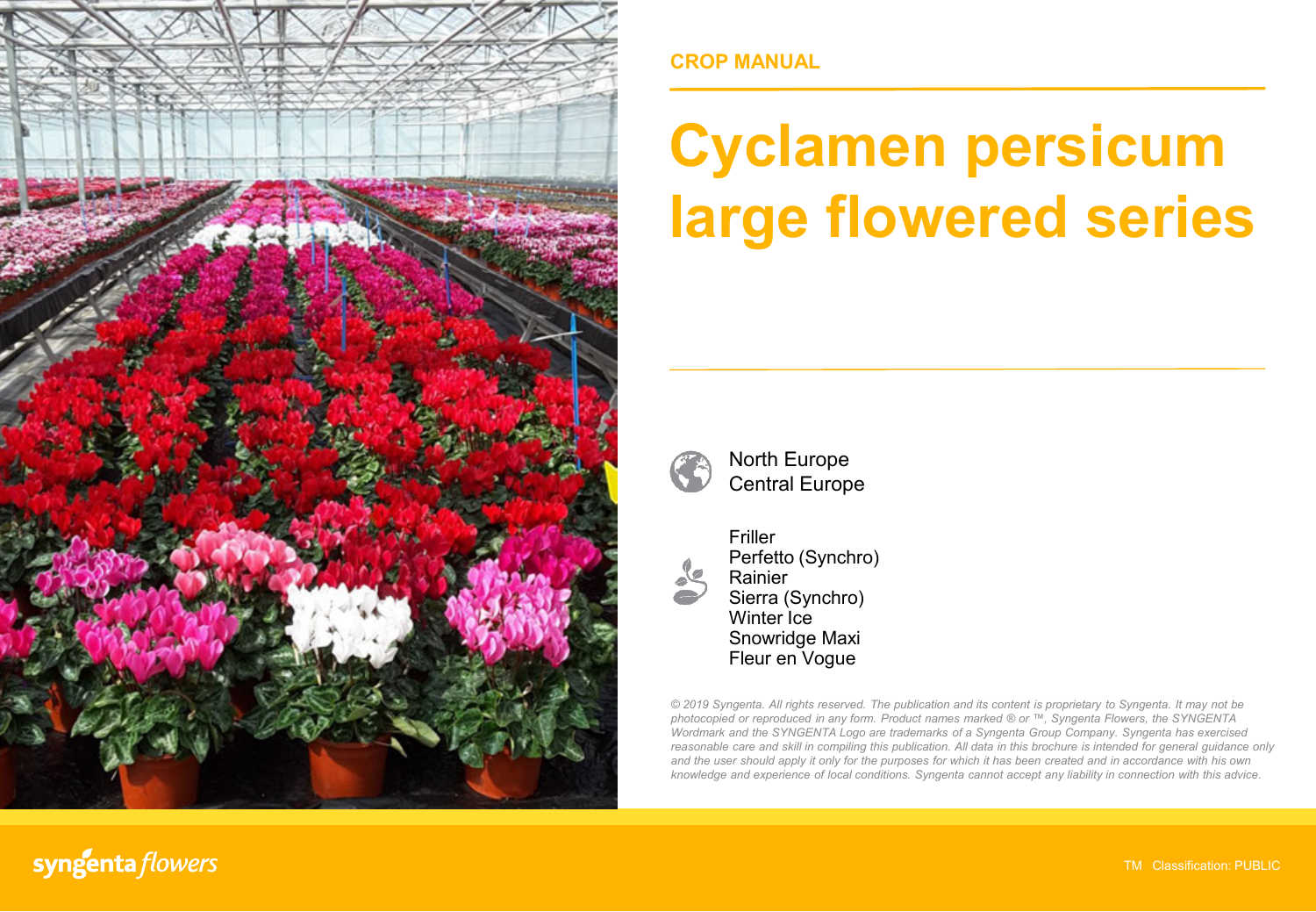## Finished Plant **Cyclamen large flowered crop planning**

| <b>Series</b>      | <b>Type</b> | Leaf colour | Pot size     | <b>Flowering weeks</b> |
|--------------------|-------------|-------------|--------------|------------------------|
| Friller            | large       | green       | $12 - 15$ cm | June-Dec               |
| Perfetto (Synchro) | large       | green       | 12-14 $cm$   | June-Feb               |
| Rainier            | large       | green       | $13 - 19$ cm | Oct-March              |
| Sierra (Synchro)   | large       | green       | $12 - 16$ cm | June-Nov               |
| Snowridge Maxi     | large       | green       | 12-16 $cm$   | June-Feb               |
| Fleur en Vogue     | large       | green       | $12 - 15$ cm | Sep-Dec                |
| Winter Ice         | large       | silver      | 13-29 cm     | Oct-March              |

#### **Remarks**

Allow 1-2 weeks extra culture time for Friller and 1-2 weeks less for Sierra. If potted from a 288/264 plug the culture time must be increased with 1-2 weeks. Culture time is depending on ADT and needs to be altered if grown at different ADT.

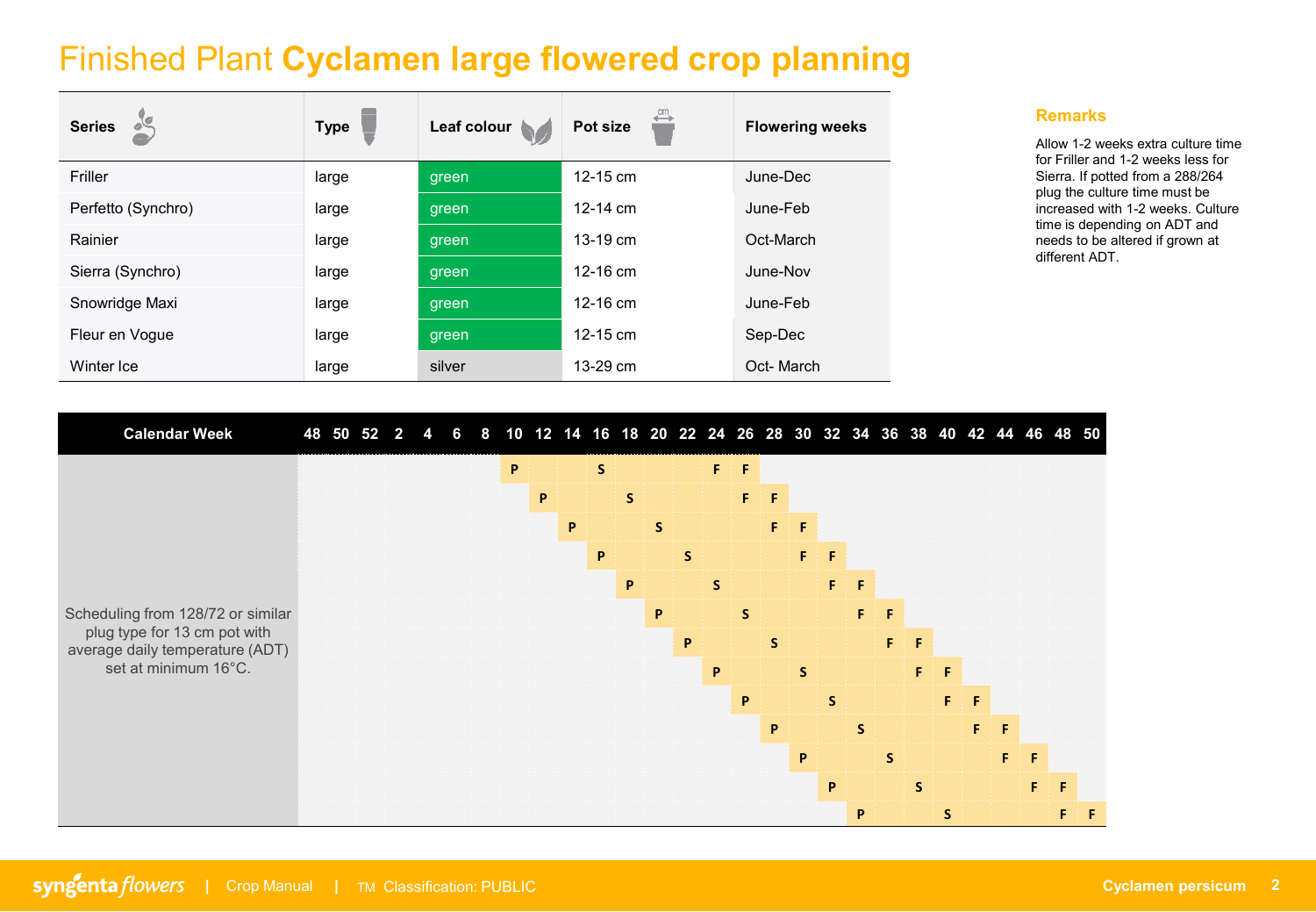## Cultivation Advice

Alter temperature setpoints according to light levels. In fall and winter light levels generally are low and temperature setpoints are best decreased for optimum plant quality. Please note that lower temperatures will increase culture time.



### **Fertilization & Substrate**

To improve and regulate the uptake of nitrogen, it is recommended to maintain an N / K ratio of 1: 2 Too much potassium can reduce continuous and rich flowering. Nitrogen should not be given in excess causing large coarse leaves and plants becoming more susceptible for Botrytis and Fusarium.



#### **Spacing**

No spacing for the first 3 to 4 weeks after potting for a better micro-climate.

Spacing after this time will improve the quality of the plant, keeps it compact gives early flowering and improves resistance to diseases.



### **Light**

Cyclamen require a light intensity of around 40,000 lux. Shade at 50,000 lux. Recommend whitewashing of the glasshouse or shading screens. Shading generally reduces the number of flowers and should be regulated properly. The leaves will become soft and wilt



#### **Irrigation**

Keep in mind that smaller pots have little water retention capacities. Watering therefore has to be done more often than with larger pots. When the days are getting shorter continue with an irrigation every 2 to 3 days. Avoid getting the plants to wet



### **PGR Applications**

Not recommended gibberellic acid will accelerate flowering produces soft stems and distorted flowers.



#### **Pests**

Aphids, Thrips, Cyclamen mites, Fungus gnats and Shore Flies can be vectors for Fusarium



#### **Diseases**

Thielaviopsis: old roots brown, tips white. Cylindrocarpon: roots from top brown & wet. Rhizoctonia, Sclerotinia: pale white leaf stem. Pythium, Phytophthora: roots black, soft rot. Insects: roots eaten. Other: Botrytis, Fusarium, Erwinia,



#### **Tips & Tricks**

Do not plant the corm to deep. Half way is good when transplanting the young plants from the Xtray to the pot